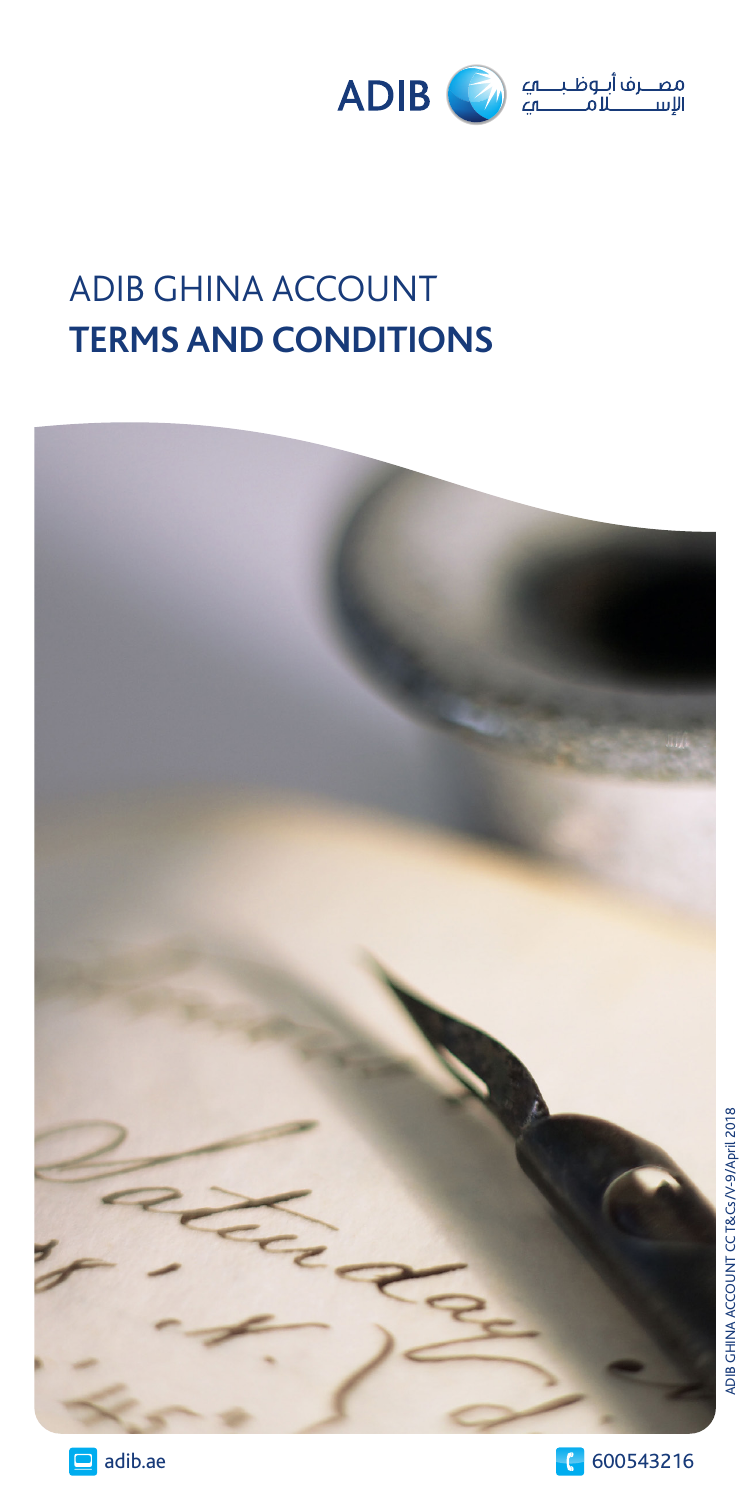## **Table of Contents**

| 1. |                                                                                                                                                                                                                                      |    |
|----|--------------------------------------------------------------------------------------------------------------------------------------------------------------------------------------------------------------------------------------|----|
| 2. |                                                                                                                                                                                                                                      | 4  |
| 3. | Account Opening, Currency and Minimum Deposit                                                                                                                                                                                        | 4  |
| 4. | GHINA Account SMS <b>STARTED AND THE START OF STARTING ACCOUNT</b>                                                                                                                                                                   | 5  |
| 5. |                                                                                                                                                                                                                                      | 5  |
| 6. |                                                                                                                                                                                                                                      | 6  |
| 7. | Raffle Coupons.                                                                                                                                                                                                                      | 6  |
| 8. |                                                                                                                                                                                                                                      |    |
| 9. | <b>GHINA Salary Account</b>                                                                                                                                                                                                          | 9  |
| 10 | General <b>contract of the contract of the contract of the contract of the contract of the contract of the contract of the contract of the contract of the contract of the contract of the contract of the contract of the contr</b> | 10 |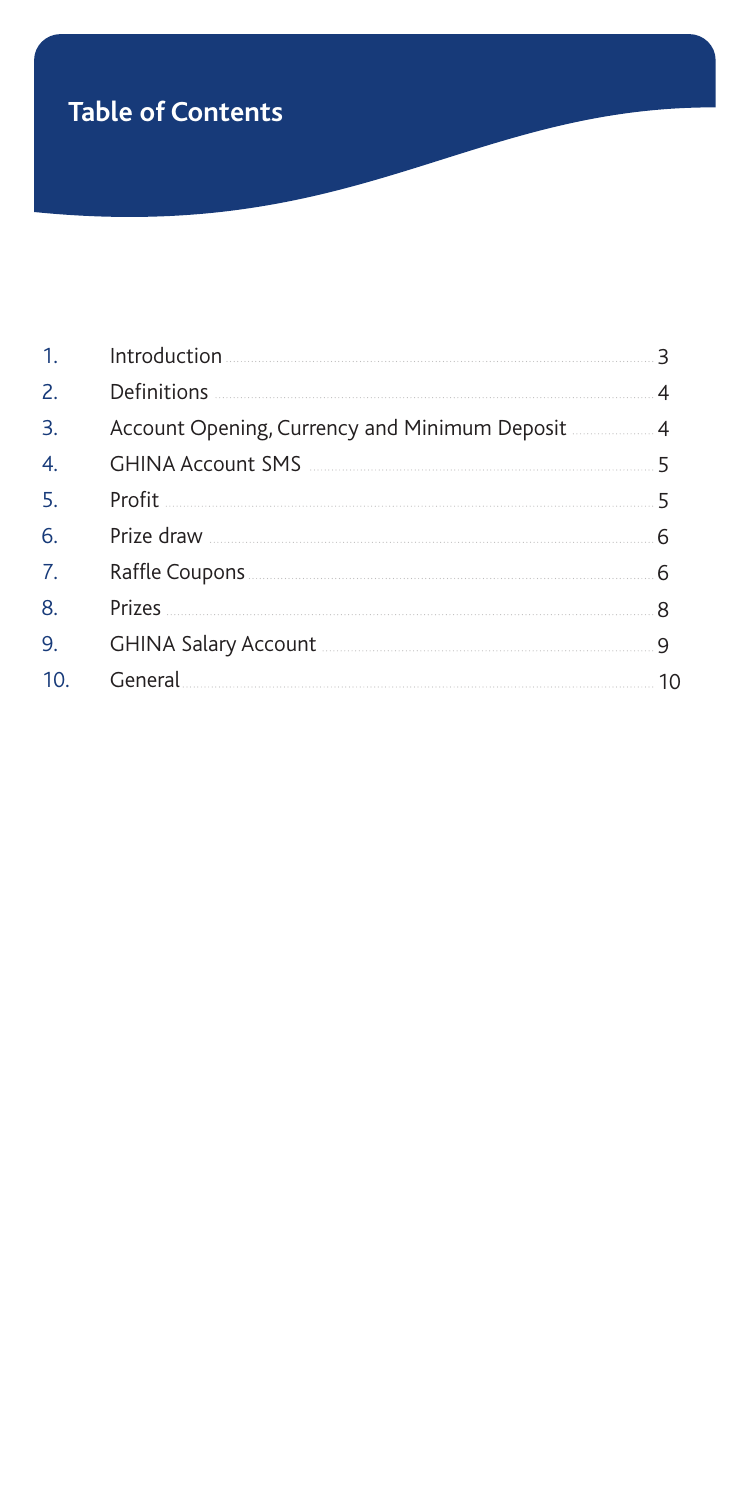### **1. Introduction**

- 1.1 ADIB Ghina Account ("Ghina Account") is a Saving Investment Account as defined in the BSA.
- 1.2 The Ghina Account is based on the Islamic Mudaraba principles, wherein ADIB (Mudarib) will invest the money of the Account Holder (Rabbu Al Maal) in the common pool of Abu Dhabi Islamic Bank PJSC ("ADIB") in accordance with the principles of Shari'a, as stipulated in the provisions of the BSA.
- 1.3 The Account Holder shall share profits (if realized) and bear losses (if any) as stipulated in the provisions of the BSA.
- 1.4 ADIB reserves the rights, at its absolute discretion, to vary, delete or add to any of these Terms and Conditions from time to time ("Terms and Conditions"). Such amendments will be effective as per the provisions specified in the BSA.
- 1.5 At present, ADIB at its sole discretion provides opportunities to win prizes periodically (as set out below). ADIB reserves the right to amend, vary or cancel any prize in relation to the Ghina Account or the Ghina Salaried Account. These prizes are not an essential condition of the Ghina Account or the Ghina Salaried Account, and awarding such prizes shall not be construed as an obligation on ADIB.

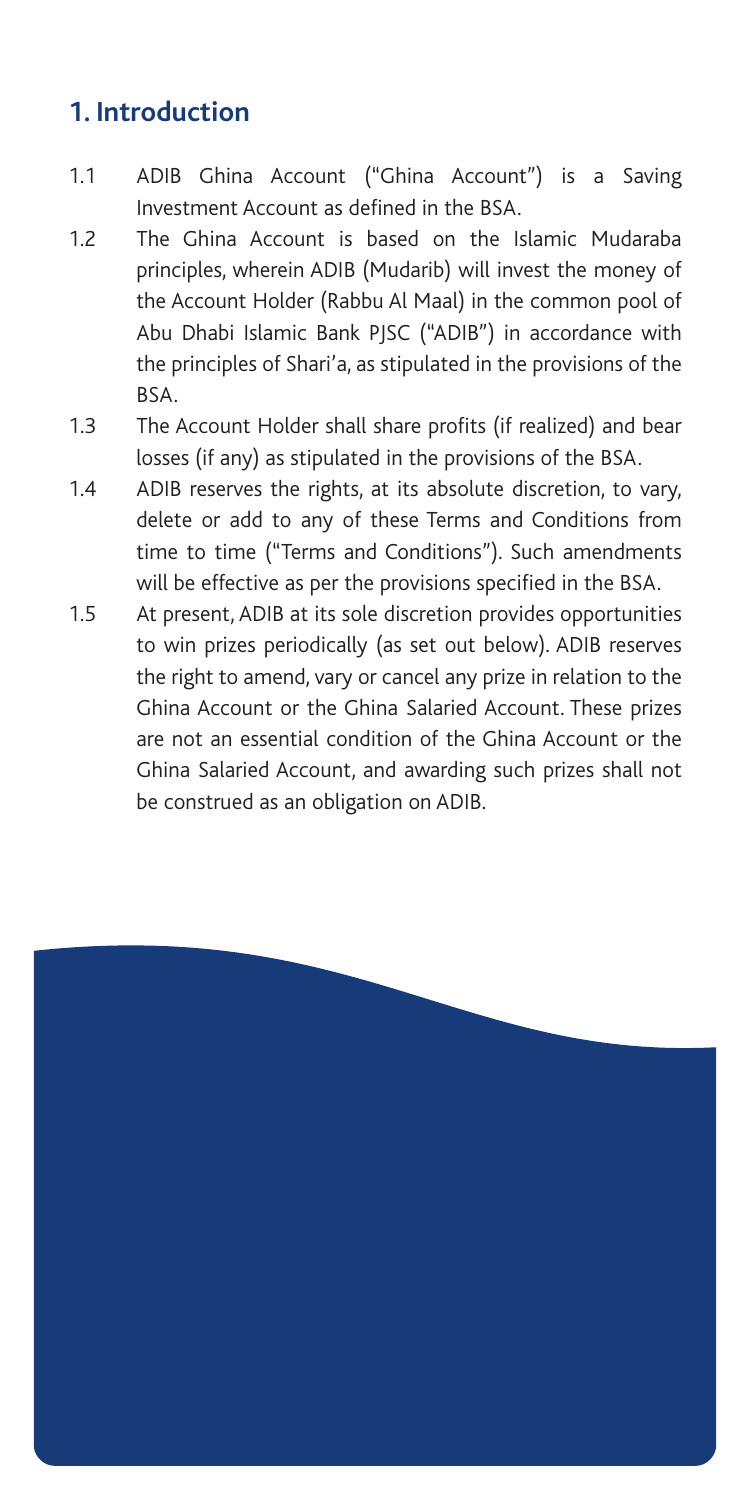## **2. Definitions**

The following terms and expressions shall have the following meanings:

"**Account Holder**" means the customer opening a Ghina Account or Ghina Salaried Account with ADIB as per the context of the text.

"**AED**" and "UAE Dirhams" means the lawful currency of the United Arab Emirates.

"**BSA**" means ADIB's banking services agreement.

"**GBP**" means the lawful currency of the United Kingdom.

Ghina Salaried Account" means Ghina salary account which the monthly salary of the customer is transferred to.

"**US Dollars**" means the lawful currency of the United States of America.

#### **3. Opening of Ghina account, Currency and minimum deposit**

- 3.1 ADIB reserves the right to reject an application for opening a Ghina Account to any person at its sole discretion, without having to provide any justification.
- 3.2 A Ghina Account can be opened by individuals only, and without salary transfer..
- 3.3 A Ghina Account can be opened in UAE Dirhams, as well as in US Dollars/GBP.
- 3.4 The ATM card shall be used to withdraw in AED only.
- 3.5 The Account Holder of Ghina Account is not eligible to obtain a cheque book.
- 3.6 A minimum deposit of AED 20,000 is required for Ghina Account or its equivalent in US Dollars/GBP, depending on the prevailing exchange rates adopted by ADIB at the date of the deposit, to include the Account Holder in the draw.
- 3.7 The Account Holder must maintain in his/her Ghina Account a minimum daily closed balance of AED 3,000 or its equivalent in US Dollars/GBP, depending on the prevailing exchange rates adopted by ADIB at the end of each month. In case the Account Holder failed to maintain the minimum balance specified in this clause during full Calendar month, the account will be subject to a fall below fee according to ADIB's schedule of charges (please refer to the ADIB's website to know more about our schedule of charges at (www.adib.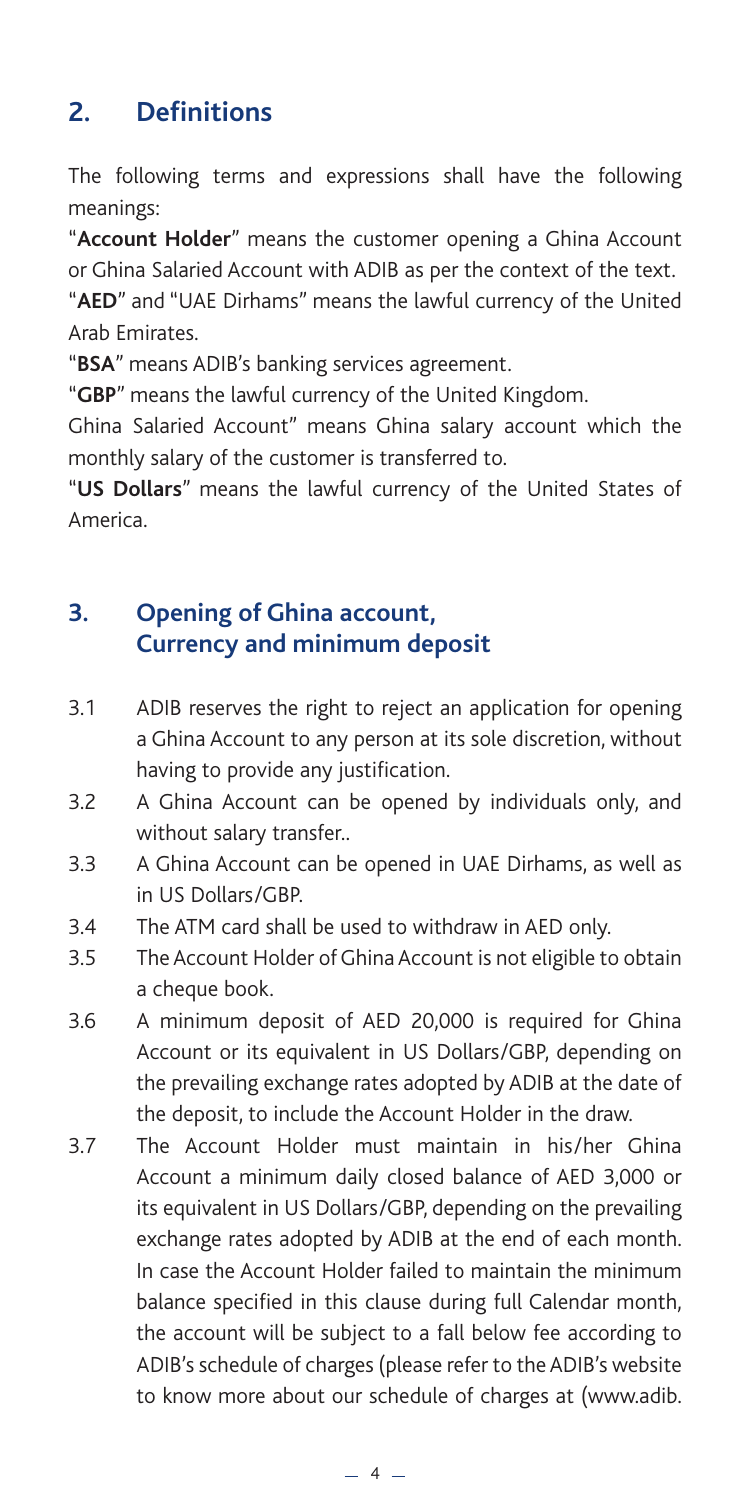ae ).

- 3.8 If the Account Holder closes his/her Ghina Account at any time before the draw date, the Account Holder will lose his/ her right to enter the draw and the opportunity to win the prize.
- 3.9 If the Account Holder closes his/her Ghina Account within 12 months of the date of opening the account, a charge shall apply according to the ADIB schedule of charges (please refer to the ADIB website to know more about our schedule of charges at (www.adib.ae ).

## **4. Ghina Account SMS**

- 4.1 Upon opening Ghina Account, the Account Holder will be able to inquire about his/her Ghina coupon details and track his/her draw details through ADIB SMS banking service or ADIB mobile banking application.
- 4.2 The SMS banking service offered by ADIB is an additional complimentary service for the Account Holders, and ADIB has the right to suspend or cancel this service at any time without sending a prior notification to the Account Holders.
- 4.3 The Account Holder may also contact ADIB's phone banking service (600 543216) for the latest updates on the draw entries.

#### **5. Ghina savings account profit**

- 5.1 The Account Holder shall earn profit (if any) on his/her Ghina Savings Account deposit balances.
- 5.2 A minimum amount of AED 5,000 or its equivalent in US Dollars/GBP is required to earn profit on Ghina Savings Account as applied by ADIB (profits are declared on the 1st of January, April, July and October of each year).
- 5.3 The rate of profit is determined by ADIB in accordance with the profit distribution mechanism stipulated in the provisions of the BSA.

#### **6. Prize draw**

Only the eligible Account Holders at the coupon calculation date set periodically by ADIB are entitled to participate in the prize draws to be conducted by ADIB.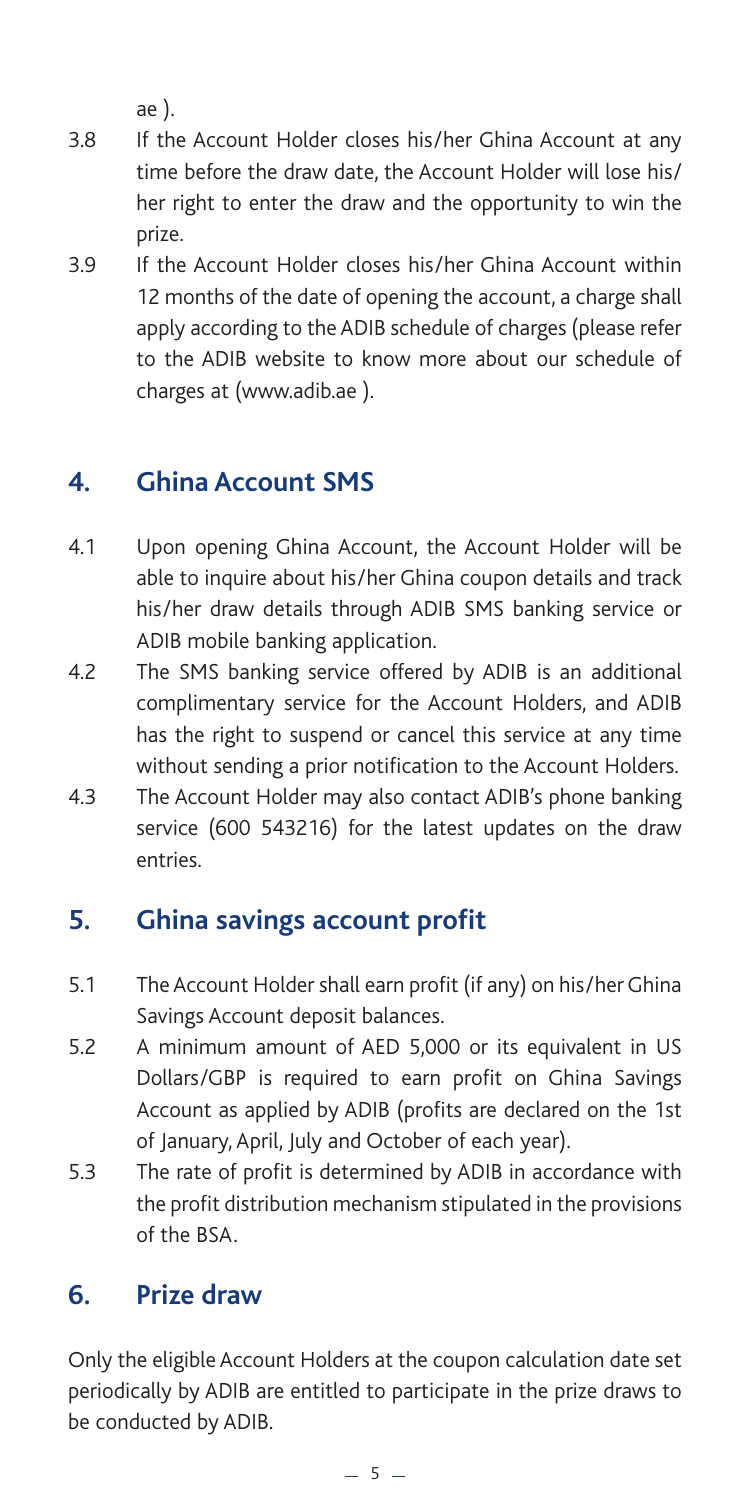## **7. Raffle Coupons**

- 7.1 Welcome Raffle Coupons
	- 7.1.1 The Account Holder who opens a Ghina Account and funds it at the same day of the account opening with a minimum balance of AED 20,000 or its equivalent in US Dollars/GBP, depending on the prevailing exchange rates adopted by ADIB at the date of the deposit shall be eligible for one welcome raffle coupon.
	- 7.1.2 The Account Holder will lose the welcome raffle coupon referred to in clause (7.1.1) above if the Ghina Account's minimum daily closed balance falls below AED 20,000, or its equivalent in US Dollars/ GBP, depending on the prevailing exchange rates adopted by ADIB at the date of calculating the raffle coupons, and the Account Holder will not have the right to retrieve this raffle coupon during the same raffle coupon calculation cycle, even if the Ghina Account balance increases to AED 20,000 or more, or its equivalent in US Dollars/GBP, depending on the prevailing exchange rates adopted by ADIB at the date of calculating the raffle coupons. However, the Account Holder is eligible for the welcome raffle coupon in the new raffle coupon calculation cycle following the last grand prize draw , subject to the minimum balance required in clause 7.1.1 above.

#### 7.2 Raffle Coupons

- 7.2.1 The Account Holder shall be eligible to receive one raffle coupon for each full Calendar month he/she maintains a minimum daily closed balance of AED 20,000 or its equivalent in US Dollars/GBP, depending on the prevailing exchange rates adopted by ADIB at the date of calculating the raffle coupons.
- 7.2.2 The Account Holder shall have a chance to win the grand prize every 4 months, as specified in clause (8) below.
- 7.2.3 ADIB shall grant prizes every Calendar month for ten (10) Account Holders amounting to AED 10,000 for each Account Holder, as specified in clause (8) below.
- 7.2.4 The Account Holder shall be eligible to receive one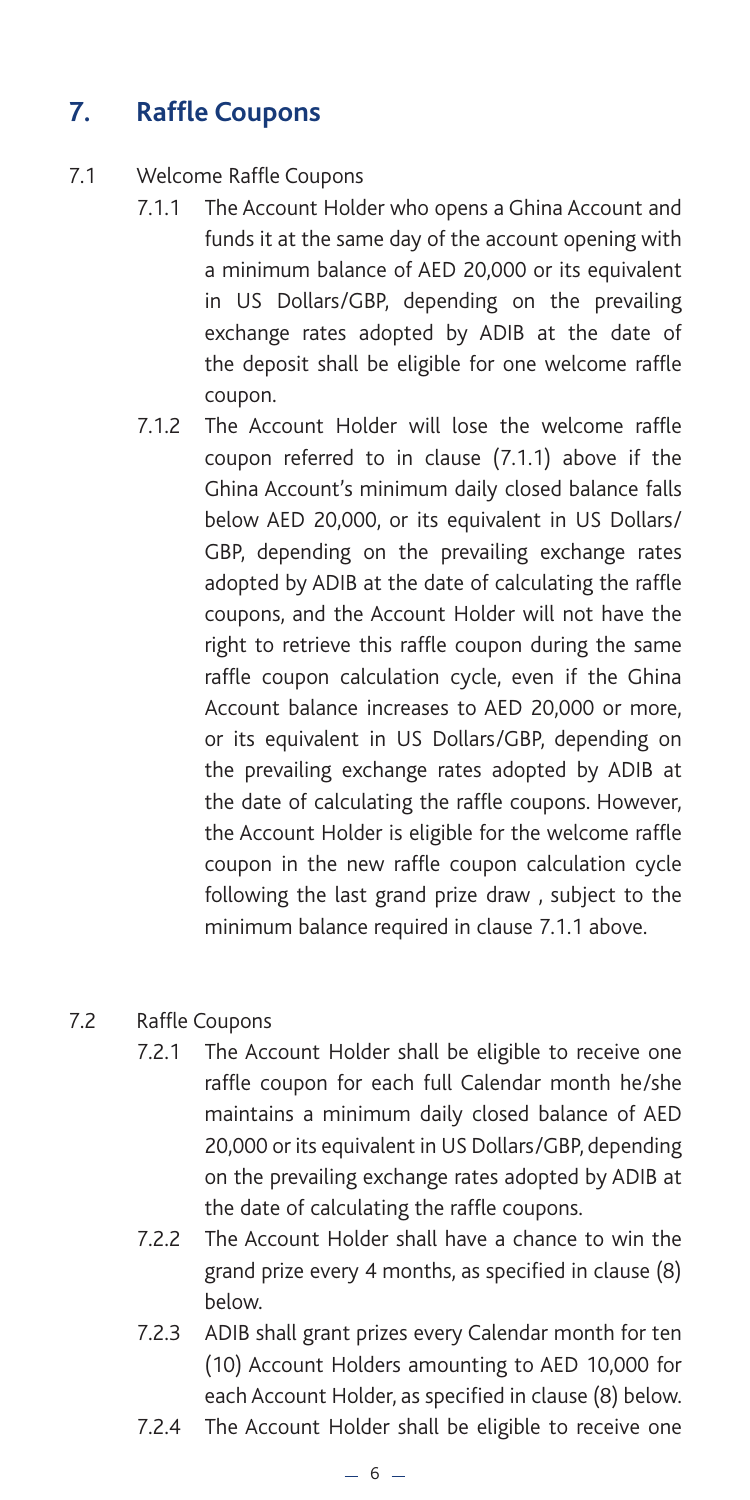extra raffle coupon every full Calendar month for every AED 20,000 or its equivalent in US Dollars/GBP, and its multiples available in his/her Ghina Account, depending on the prevailing exchange rates adopted by ADIB at the date of calculating the raffle coupons.

- 7.2.5 The raffle coupons will be accumulated monthly for every grand prize draw cycle (a maximum of 1,000 raffle coupons are allowed per person).
- 7.2.6 If the minimum balance of the Ghina Account falls at any time below AED 20,000 or its equivalent in US Dollars/GBP, depending on the prevailing exchange rates adopted by ADIB at the date of calculating the raffle coupons, then the Account Holder will lose all the collected raffle coupons and the welcome raffle coupon referred to above, and a new raffle coupon calculation cycle will start accordingly.
- 7.2.7 If the Account Holder's daily balance reached AED 250,000 or more for a full Calendar month, then the Account Holder will obtain an extra raffle coupon for every four raffle coupons he/she has collected.
- 7.3 Minimum Required Raffle Coupons for Participation in the Draws:
	- 7.3.1 The Account Holder should at least have one raffle coupon in order to enter the monthly prize draw, as specified in clause (8) below.
	- 7.3.2 The Account Holder should at least have four raffle coupons to enter the grand draw, as specified in the schedule in clause (8) below (a maximum of 1,000 raffle coupons are allowed per person per draw).
	- 7.3.3 The Account holder will not be eligible to participate in the grand prize draw if the number of the collected raffle coupons is less than four. The non-participated raffle coupons in the grand prize draw will be carried to the new following raffle coupon calculation cycle.
	- 7.3.4 All raffle coupons will expire immediately upon their participation in the grand draw prize.
	- 7.3.5 In all events, the Account Holder who maintains the required minimum balance as specified in clause (7.1) above after the grand prize draw immediately will be granted one welcome raffle coupon, in the new raffle coupon calculation cycle.

#### **8. Prizes**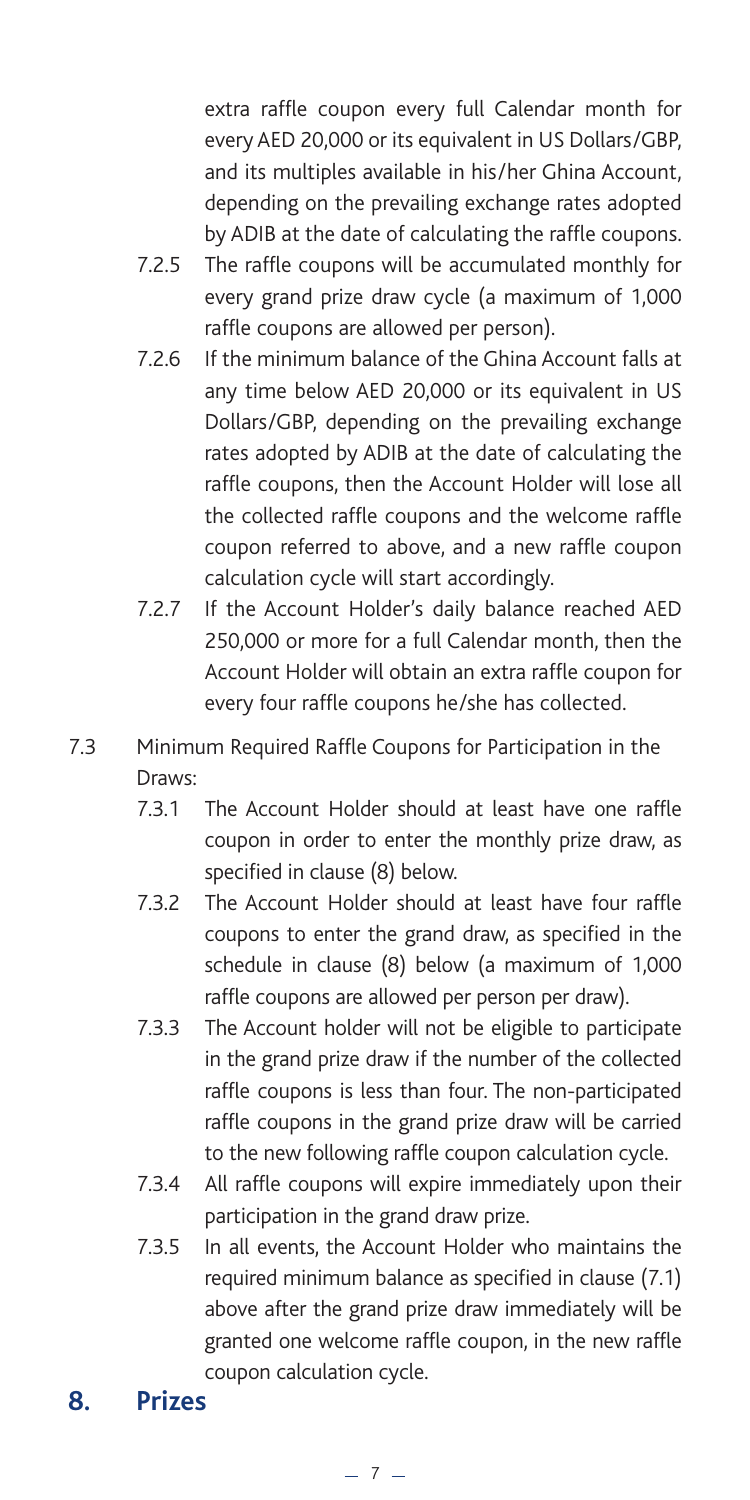- 8.1 Subject to the applicable Terms and Conditions, all prizes granted to the Account Holders shall be exclusively from ADIB's shareholders funds at the sole discretion of ADIB.
- 8.2 The Prizes are paid in cash and shall be credited to the Ghina Accounts, any other non-Ghina Accounts for ADIB winners or by any other payment method ADIB may deem appropriate.
- 8.3 All cash prizes will be paid in AED only. In case of a US Dollars/ GBP Ghina Account, the prize amount will be deposited in US Dollars/GBP, equivalent to the prize amount in AED, depending on the prevailing exchange rates adopted by ADIB at the date of depositing the prize amount.
- 8.4 The prizes are non-transferable and cannot be paid, remitted or deposited to a person or account other than the winner.
- 8.5 ADIB's decision and records regarding the prizes will be final and legally binding.
- 8.6 Types of Prizes
- A) Grand Prizes

| Month    | <b>Grand Prize</b>       |
|----------|--------------------------|
| April    | AED 3 Million (1 winner) |
| August   | AED 3 Million (1 winner) |
| December | AED 3 Million (1 winner) |

B) Monthly Prizes

| Month        | <b>Monthly Prize</b>                                       |
|--------------|------------------------------------------------------------|
| Monthly Draw | 10 winners (Account holders),<br>AED10,000 for each winner |

- 8.7 Prize Draw Mechanism
	- 8.7.1 The winners will be decided randomly by an automated prize draw system in the presence of a representative from the Ministry of Economy of the Emirate where the draw takes place. Or as required by the rules and regulations of the said Emirate. .
	- 8.7.2 The prize winners may be contacted by ADIB at the address provided in ADIB's records.
	- 8.7.3 The results of the prize draw shall be announced on (www.adib.ae ).
	- 8.7.4 ADIB may also announce the results of the prize draw through any other means of communication at its sole discretion.

 $-8-$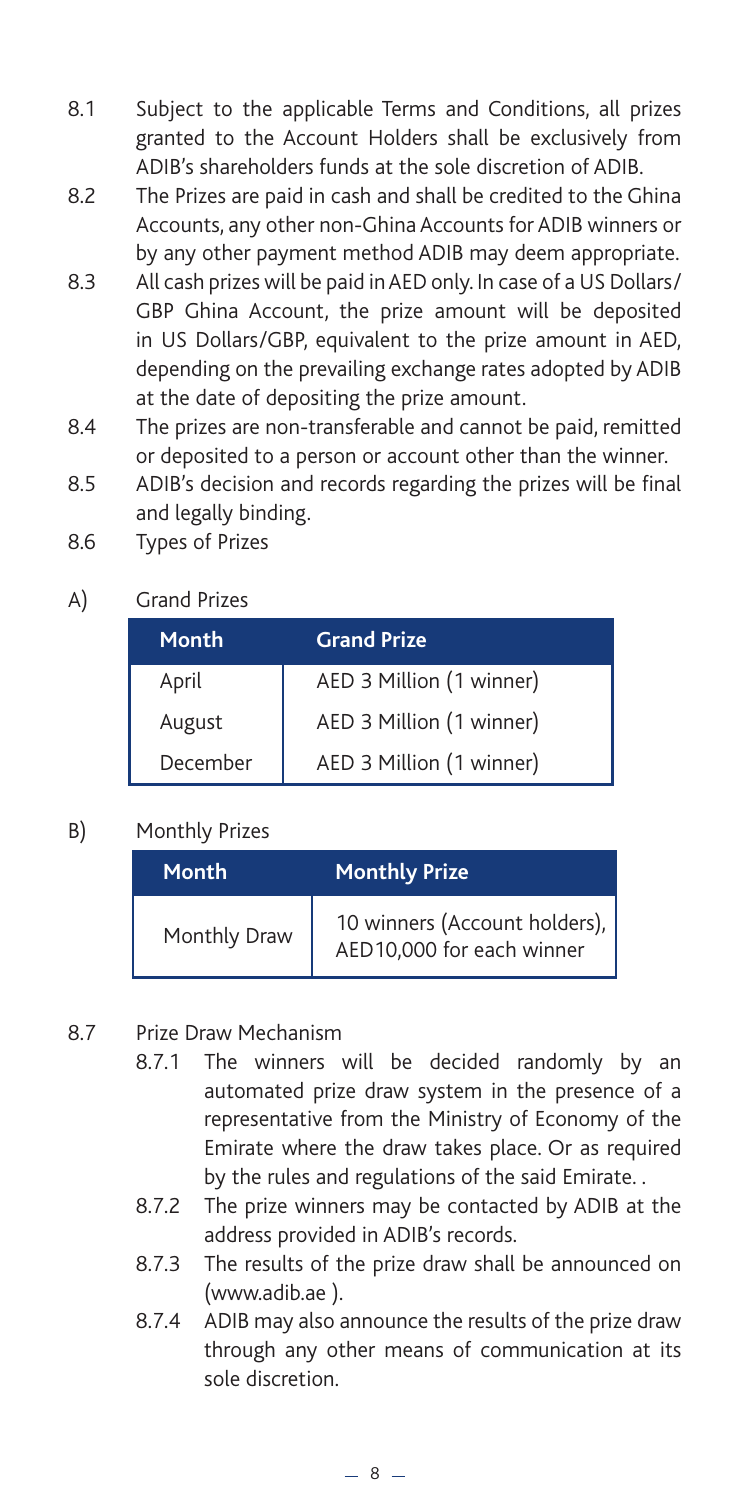#### **9. GHINA Salary Account**

In addition to the Terms and Conditions of Ghina Account, the following additional exclusive Terms and Conditions for Ghina Salaried Account shall apply:

- 9.1 Opening of Ghina Salaried Account:
	- 9.1.1 In order to open a Ghina Salaried Account, the minimum required monthly salary of the customer shall be AED 8,000 or its equivalent in US Dollars/GBP, depending on the prevailing exchange rates adopted by ADIB at the date of the opening the account.
	- 9.1.2 The Account Holder should transfer his/her monthly salary to Ghina Salaried Account.
- 9.2 Raffle Coupons:
	- 9.2.1 Welcome Raffle Coupons:
		- 9.2.1.1 The Account Holder will be granted one welcome coupon, provided that the average balance during the first week from the account opening date until the date of the first raffle coupons calculation following the account opening is AED 8,000 or more (or its equivalent in US Dollars/GBP), depending on the prevailing exchange rates adopted by ADIB at the date of calculating the raffle coupons.
		- 9.2.1.2 The Account Holder should maintain an average monthly balance of AED 20,000 (or its equivalent in US Dollars/GBP) depending on the prevailing exchange rates adopted by ADIB at the date of calculating the raffle coupons, in order to maintain the welcome coupon.
	- 9.2.2 Raffle Coupons:
		- 9.2.2.1 The Account Holder shall be eligible to receive one raffle coupon for each full Calendar month he/she maintains an average monthly balance of AED 20,000 or its equivalent in US Dollars/GBP and its multiples, depending on the prevailing exchange rates adopted by ADIB at the date of calculating the raffle coupons.
		- 9.2.2.2 If the average monthly balance of Ghina Salaried Account at any time falls below AED 20,000 or its equivalent in US Dollars/GBP, depending on the prevailing exchange rates

 $-9-$